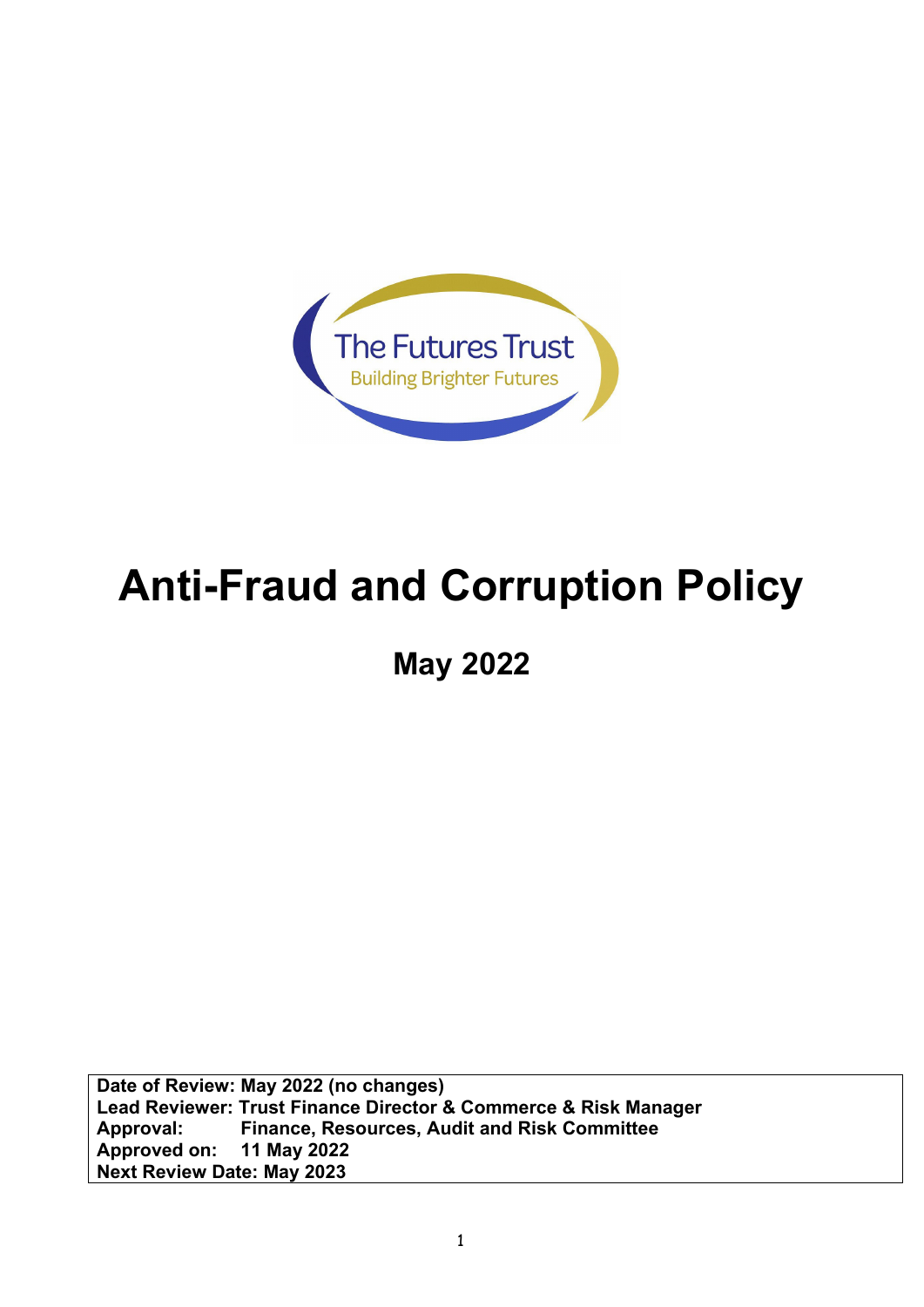# **Summary**

This policy and procedure defines the expected conduct of all employees, trustees and governors engaged at The Futures Trust, whether in paid or voluntary employment, in relation to deterring and/or detecting fraud and corruption, and who to report it to. It includes clear guidelines on what is acceptable in terms of gifts and hospitality and how these matters are declared. Reference is also made to other Trust policies where appropriate.

## **1. Introduction:**

- 1.1 The Futures Trust is committed to ensuring that it acts with integrity and has high standards of personal conduct. Everyone involved with The Futures Trust has a responsibility in respect of preventing and detecting fraud. All employees and governors have a role to play. The Futures Trust also recognises the role of others in alerting them to areas where there is suspicion of fraud.
- 1.2 Recognising a potential fraud and being able to report it is just as important as the measures to prevent and detect.
- 1.3 It is the duty of all employees, trustees and governors at The Futures Trust to take reasonable steps to limit the possibility of corrupt practices, and it is the responsibility of the Internal Auditor and Auditors to review the adequacy of the measures taken by The Futures Trust to test compliance and to draw attention to any weaknesses or omissions.
- 1.4 Any investigation carried out in relation to alleged irregularities is linked to The Futures Trust's Disciplinary & Dismissals procedure.

## **2. Definitions:**

## 2.1 Fraud

Fraud is a general term covering theft, deliberate misuse or misappropriation of assets or anything that leads to a financial advantage to the perpetrator or others upon whose behalf he or she acts, even if these "others" are in ignorance of the fraud. Fraud is in fact intentional deceit and for this reason it cannot include negligence.

Fraud incorporates theft, larceny, embezzlement, fraudulent conversion, false pretences, forgery, corrupt practices and falsification of accounts.

## 2.2 Corruption

The term 'corrupt practices' is defined for the purpose of this code as the offering, giving, soliciting or acceptance of an inducement or reward which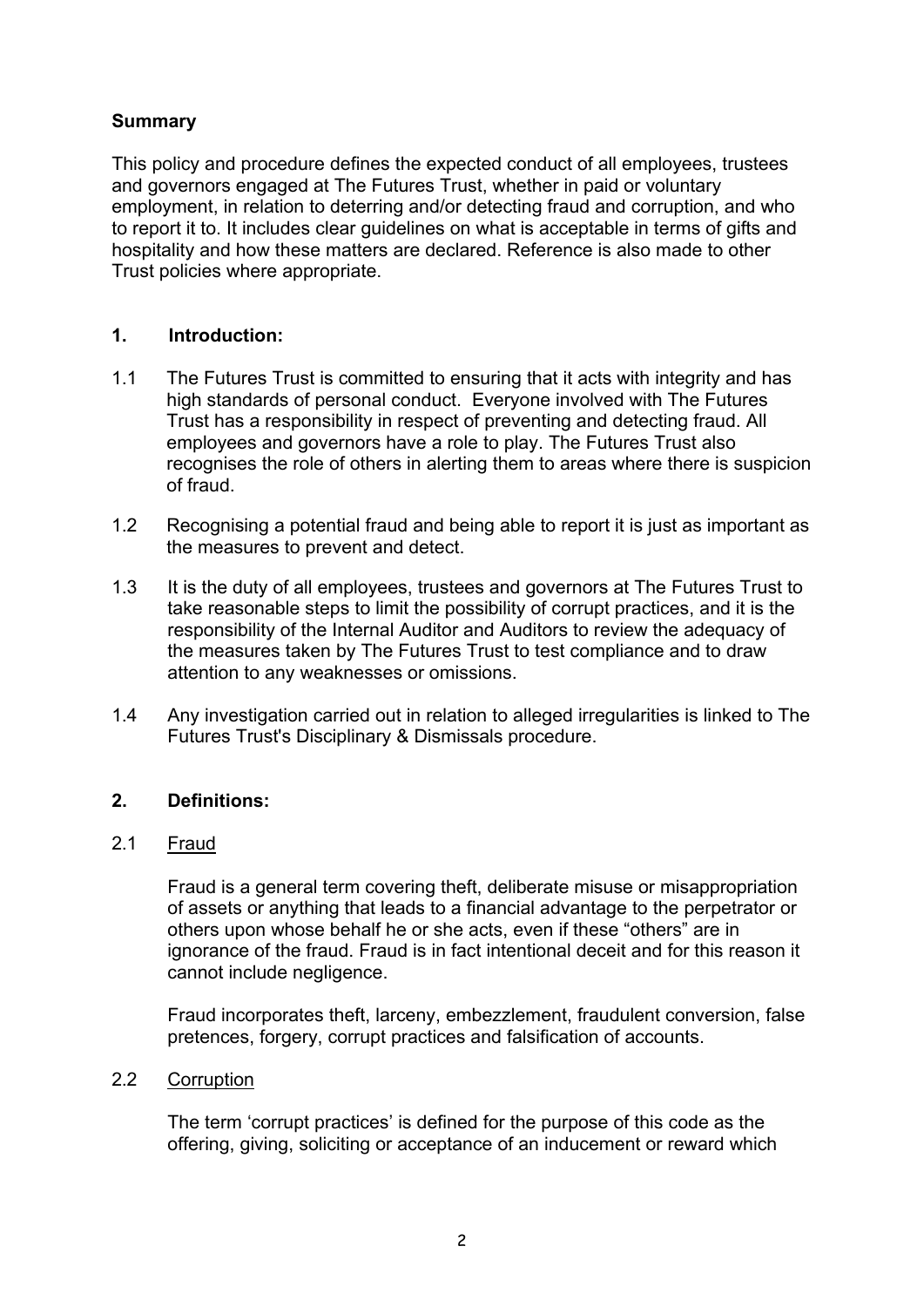may influence the actions taken by The Futures Trust, its employees, trustees or governors.

#### 2.3 Gifts and Hospitality

A separate Gift & Hospitality Policy was approved by the trust's Finance, Resources, Audit & Risk Committee on 9 March 2022. This guidance needs to be read alongside the content of that Policy.

Any gifts, rewards and benefits that are disproportionately generous or that could be seen as an inducement to affect a business decision should be declared.

The acceptance of gifts and hospitality is a sensitive area where actions can easily be misconstrued. Therefore, employees' actions should be such that they would not be embarrassed to explain them to anyone.

2.4 Irregularities fall within the following broad categories, the first three of which are criminal offences –

• **Theft** - the dishonest taking of property belonging to another person with the intention of depriving the owner permanently of its possession;

• **Fraud** - the intentional distortion of financial statements or other records by persons internal and external to The Futures Trust, which is carried out to conceal the misappropriation of assets or otherwise for gain;

• **Bribery and corruption (Gifts & Hospitality – see Point 5)** - involves the offering or the acceptance of a reward, for performing an act, or for failing to perform an act, which leads to gain for the person offering the inducement;

• **Failure to observe**, or breaches of, Scheme of Delegation and Financial Regulations; Trust's Procedures which in some circumstances can constitute an irregularity, with potentially significant financial consequences.

2.5 Examples of what could constitute fraud and corruption are:

- theft of cash;
- non-receipt of income:
- substitution of personal cheques for cash;
- travelling and subsistence claims for non-existent journeys/events:
- travelling and subsistence claims inflated;
- manipulating documentation to increase salaries/wages received, e.g. false overtime claims;
- payment of invoices for goods received by an individual rather than The Futures Trust;
- failure to observe, or breaches of, regulations and/or other associated legislation laid down by The Futures Trust;
- unauthorised borrowing of equipment;
- breaches of confidentiality regarding information;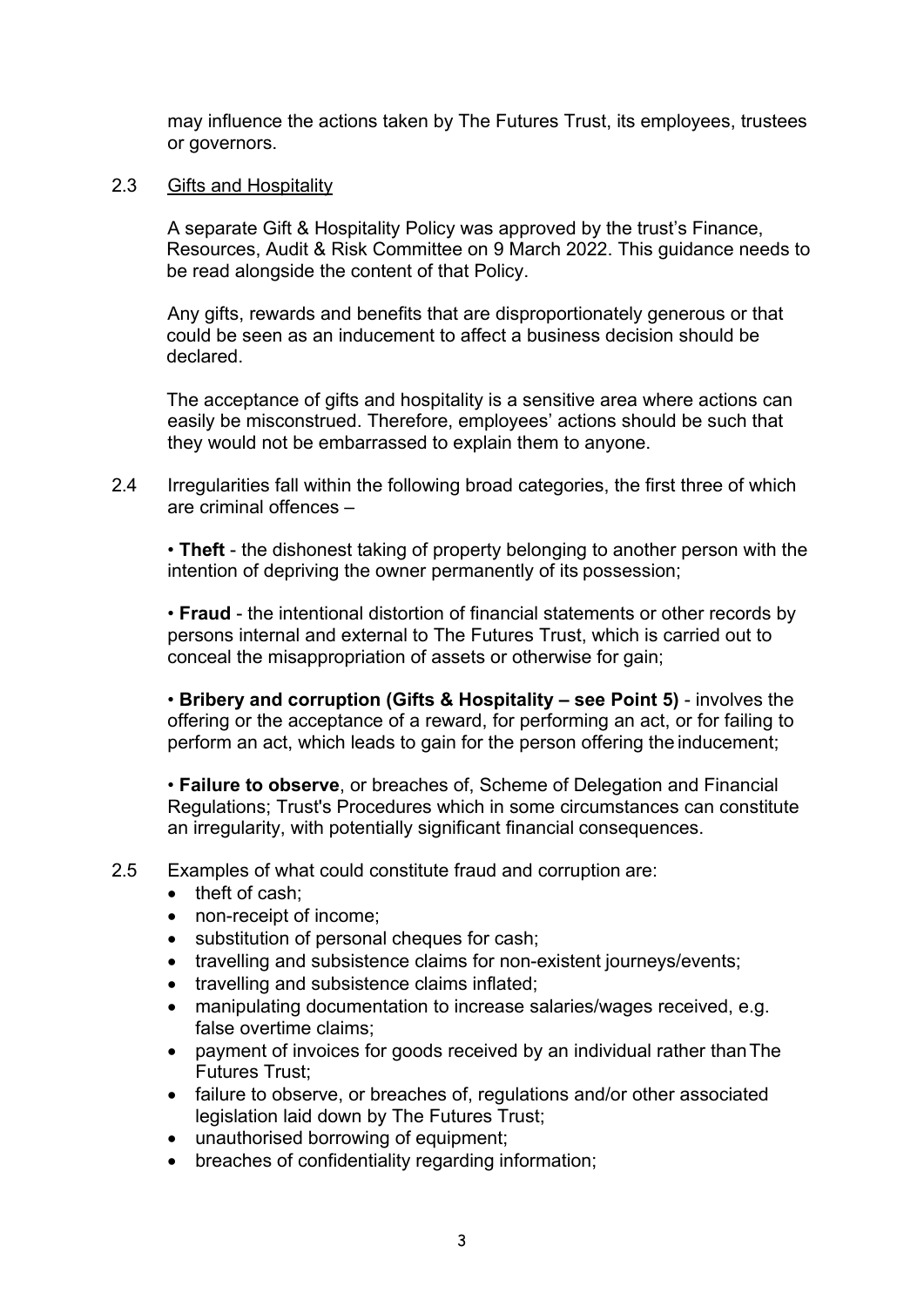- failure to declare a direct pecuniary or otherwise conflicting interest;
- concealing a generous gift or reward;
- unfairly influencing the award of a contract;
- creation of false documents;
- deception;
- using position for personal reward.
- 2.6 The above list is not exhaustive and fraud and corruption can take many different paths. If in any doubt about whether a matter is an irregularity or not, clarification must be sought from the Finance Director/Business Manager.
- 2.7 Similarly, if there is concern or doubt about any aspect of a matter which involves an irregularity, or an ongoing investigation into a suspected irregularity, the best approach is to seek advice from the relevant school's Headteacher or the CEO.

## **3. Policy Statement:**

- 3.1 This policy and procedure defines Anti-Fraud & Corruption and Gifts & Hospitality and offers guidance for all employees in The FuturesTrust.
- 3.2 The Futures Trust aims to be an honest and ethical organisation. As such, it is opposed to fraud and seeks to eliminate fraud by the way it conducts Trust business. This document sets out The Futures Trust's policy and procedures for dealing with the risk of significant fraud or corruption. In order to minimise the risk and impact of fraud, The Futures Trust's objectives are, firstly, to create a culture which deters fraudulent activity, encourages its prevention and promotes its detection and reporting and, secondly, to identify and document its response to cases of fraud and corrupt practices.
- 3.3 This policy, in line with The Futures Trust's corporate values of integrity, consistency, impartiality, fairness and best practice, provides both employees and management with mutually understood guidelines for the administration of this procedure.
- 3.4 The scope of this procedure extends to all Trust employees, permanent, voluntary and fixed term.
- 3.5 Time limits specified in this document may be extended by mutual agreement.
- 3.6 If requested, employees may be accompanied by a recognised trade union representative or work colleague, not involved in any part of the process, at any interviews.

#### **4. Gifts & Hospitality:**

4.1 These guidelines will help you to judge what sort of gift, and what level of hospitality is acceptable.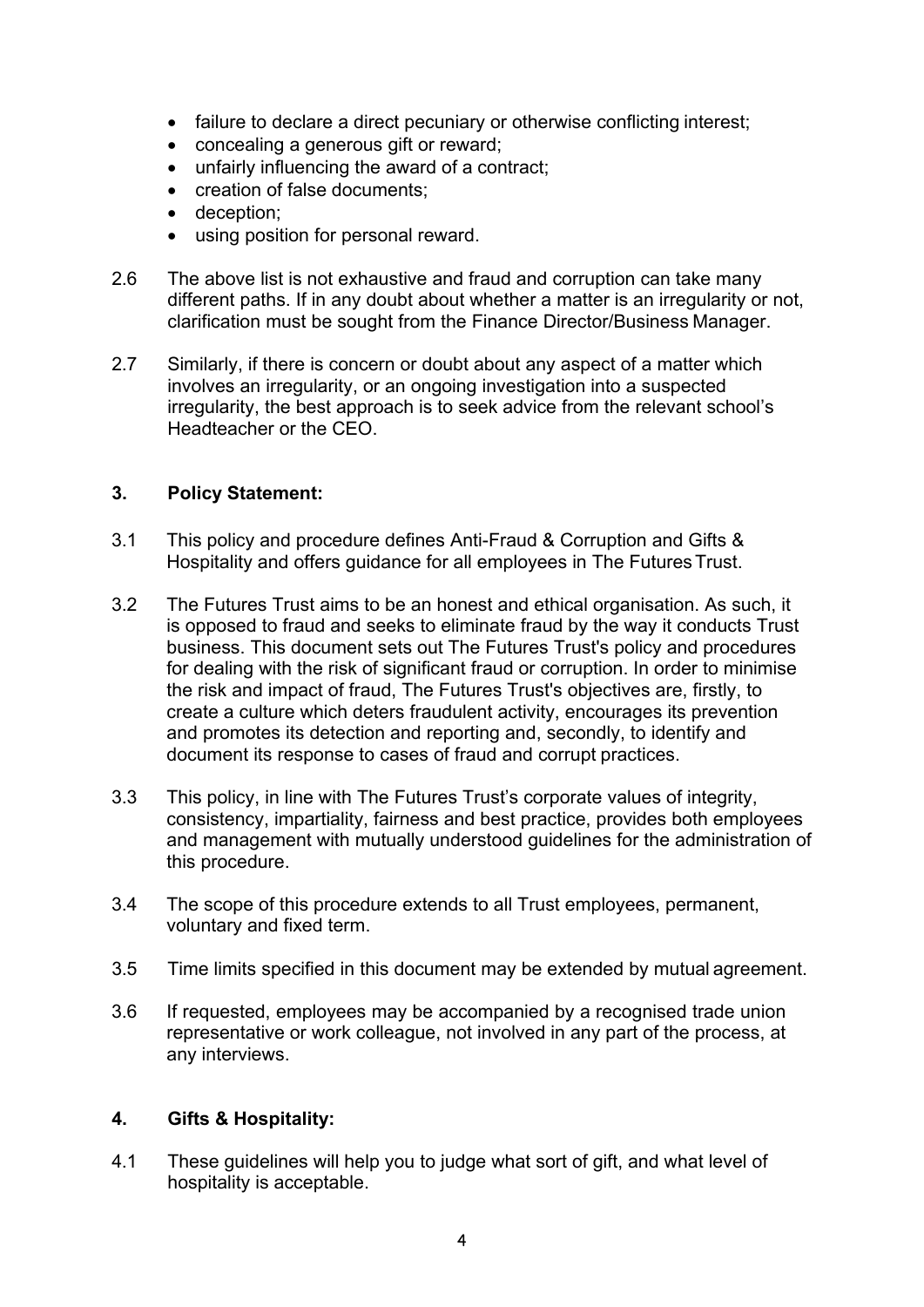- 4.2 The following general rules apply and must guide decisions on receipt of gifts and hospitality as an employee of The Futures Trust:
	- To accept gifts should be the exception. You may accept small 'thank you' gifts of token value, such as a diary, a coffee mug or a bunch of flowers. You should notify the Finance Director of any gift or hospitality over this value for entry in the Register of Business Interests.
	- Always say "no" if you think the giver has an ulterior motive. Be sensitive to the possibility that the giver may think that even small gifts or simple hospitality will elicit a more prompt service or preferential treatment.
	- Never accept a gift or hospitality from anyone who is, or may be in the foreseeable future, tendering for any contract with The Futures Trust, seeking employment with The Futures Trust or is in dispute with The Futures Trust, even if you are not directly involved in that servicearea.
	- Where items purchased for The Futures Trust include a 'free gift', such a gift should either be used for Trust business or handed to the Finance Director to be used for charity raffles.
	- If you are in doubt about the acceptability of any gift or offer of hospitality it is your responsibility to consult the Finance Director or academy Headteacher.
- 4.3 A gauge of what is acceptable in terms of hospitality is whether this Trust would offer a similar level of hospitality in similar circumstances.
	- Occasional working lunches with customers, providers or partners are generally acceptable as a way of doing business provided they are not to an unreasonable level or cost.
	- Invitations to corporate hospitality events must each be judged on their merit. Provided the general rules have been taken into account, it may be acceptable to join other company/organisation guests at:
		- a. sponsored cultural and sporting events, or other public performances, as a representative of The Futures Trust;
		- b. special events or celebrations.

But, consider the number of these events, and always take into consideration what public perception is likely to be if they knew you were attending.

• Acceptability depends on the appropriateness of the invitations, in terms of the level of hospitality, the frequency and the status of the invited employee. In all such cases the Headteacher must be consulted.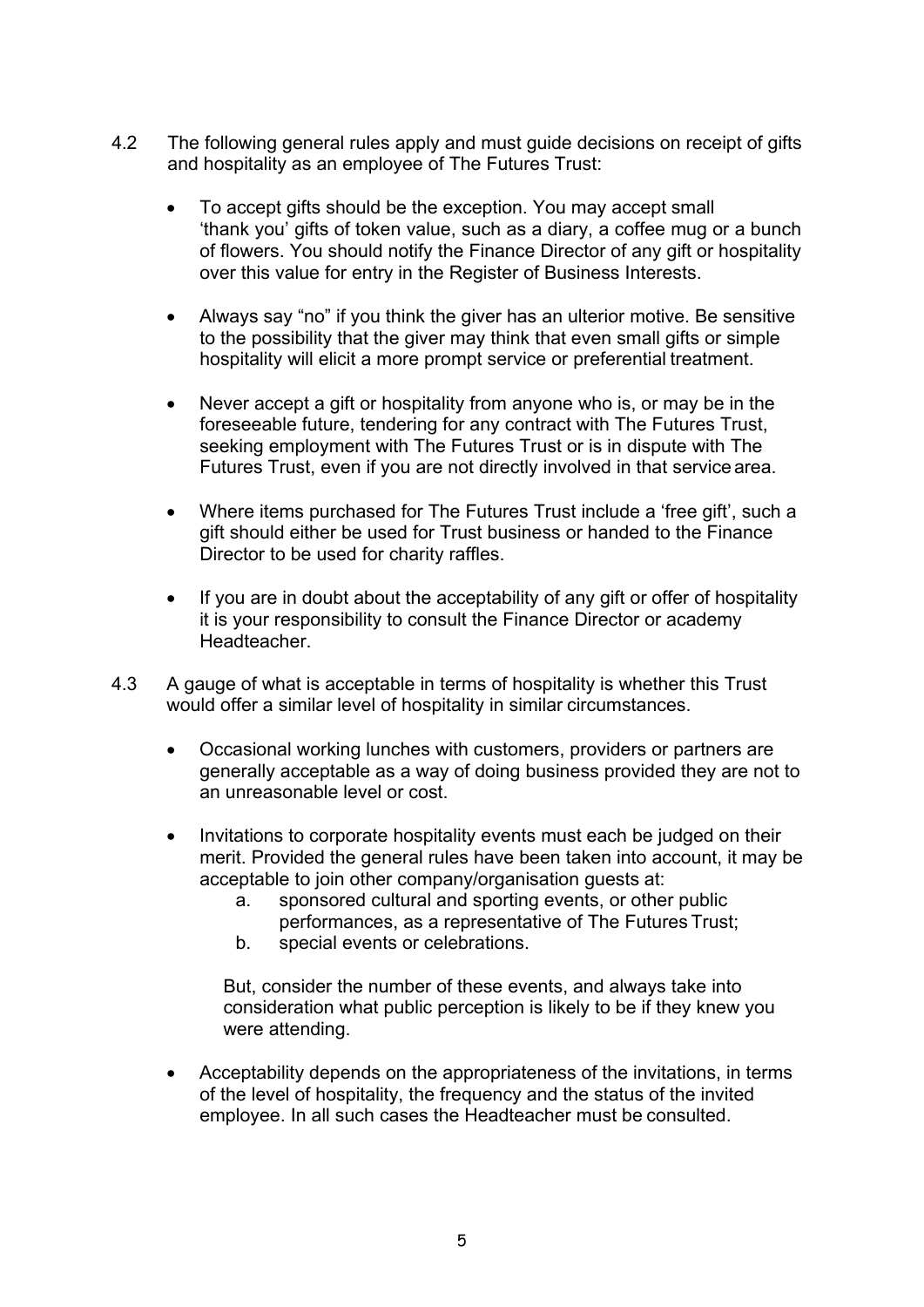- Paid holidays or concessionary travel rates are not acceptable. Neither are offers of hotel accommodation nor the use of company villas/apartments.
- If you are visiting a company to view equipment that The Futures Trust is considering buying, you should ensure that expenses of the trip are paid by The Futures Trust. Acceptance of refreshments and/or a working lunch may be acceptable, but care must be taken to ensure that The Futures Trust's purchasing and/or tender procedures are not compromised.
- Acceptance of sponsored hospitality that is built into the official programme of conferences and seminars related to your work are acceptable.
- Offers to speak at corporate dinners and social gatherings, or events organised by, for example, a professional body, where there is a genuine need to impart information or represent The Futures Trust must be agreed in advance with a Headteacher. Where your spouse or partner is included in the invitation, and approval has been given for you to attend, it will be acceptable for your spouse or partner to attend as well, but if expenses are incurred, these will be met personally.
- Any invitation you accept should be made to you in your professional / working capacity as a representative of The Futures Trust.

#### **5. Roles and Responsibilities:**

#### 5.1 Employees, trustees and governors

The Futures Trust has adopted the following measures to demonstrate its commitment to anti-fraud and corruption:

- The Trust's Finance, Resources, Audit & Risk Committee meets regularly;
- A requirement for all employees and governors to declare prejudicial interests and not contribute to business related to that interest;
- A requirement for employees, trustees and governors to disclose personal interests;
- All employees, trustees and governors are made aware of the understanding on the acceptance of gifts and hospitality;
- Clear recruitment policies and procedures.

Employees, trustees and governors also have a duty to report another member of employees or governor whose conduct is reasonably believed to represent a failure to comply with the above.

5.2 Internal Audit

The Internal Auditor has specific responsibility for overseeing the financial arrangements on behalf of the governors.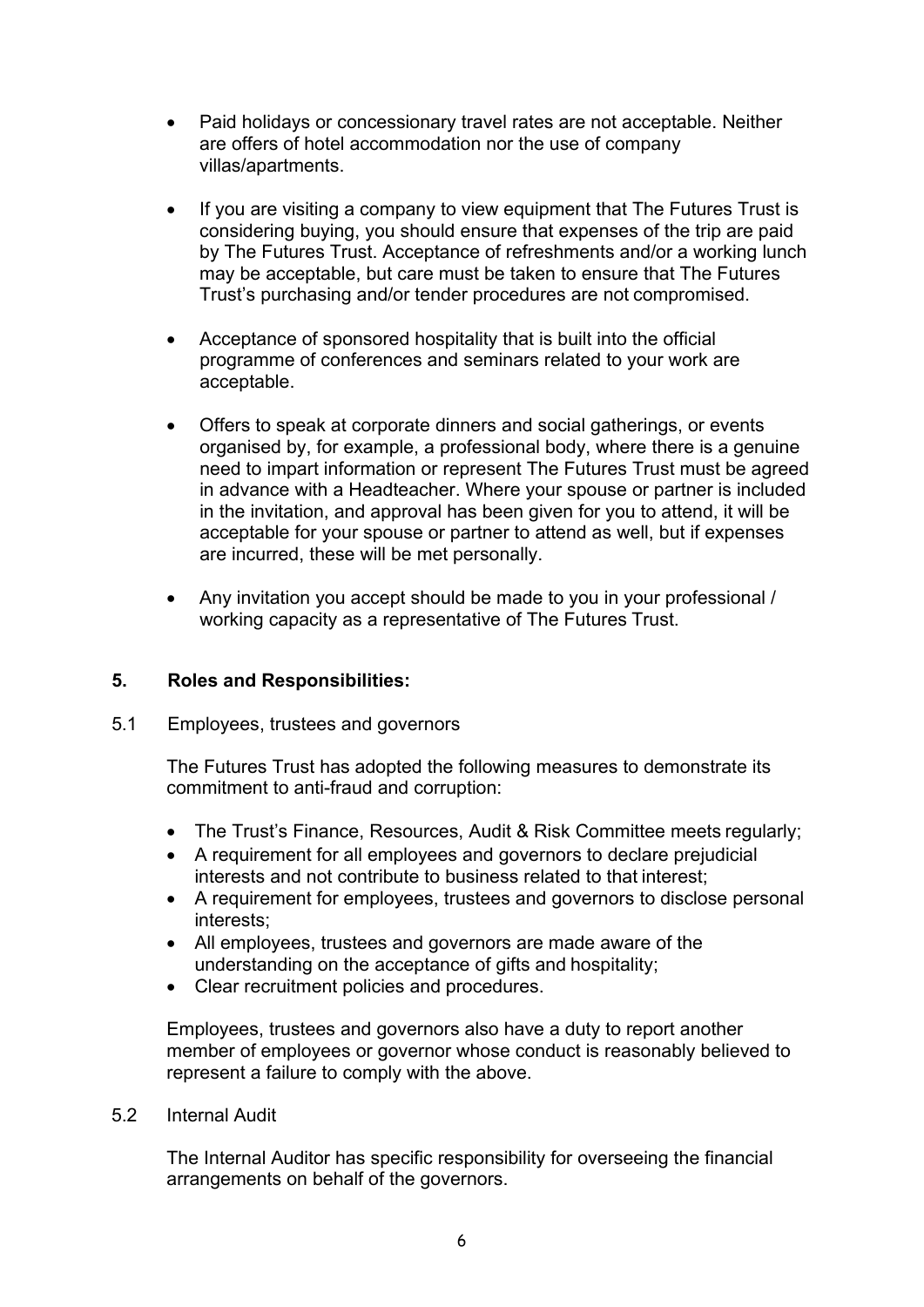The main duties of the Internal Auditor are to provide the governors with ongoing independent assurance that:

- The financial responsibilities of the governors are being properly discharged;
- The resources are being managed in an efficient, economical and effective manner;
- Sound systems of financial control are being maintained; and
- Financial considerations are fully taken into account in reaching decisions.

#### 5.3 Finance Director

The Finance Director has a responsibility for ensuring that effective systems of internal controls are maintained and will safeguard the resources of The Futures Trust.

In respect of fraud it is therefore the responsibility of the Finance Director to ensure internal controls prevent and detect any frauds promptly. This includes:

- Proper procedures and financial systems;
- Effective management of financial records;
- Management of The Futures Trust's financial position.

#### 5.4 External Audit

The Futures Trust's Annual Report and Financial Statements include an Independent Auditors' Report. This report includes a view as to whether the financial statements give a true and fair view and whether proper accounting records have been kept by The Futures Trust throughout the financial year. In addition, it reports on compliance with the accounting requirements of the relevant Companies Act and confirms compliance with the financial reporting and annual accounting requirements issued by the Department of Education.

#### **6. Reporting a Suspected Fraud:**

- 6.1 All allegations of suspected fraud and irregularities are to be brought to the attention of the Finance Director and also referred to the Headteacher, unless this individual is involved in the irregularity in which case the CEO must be informed.
- 6.2 Please refer to The Futures Trust Whistleblowing Policy for further guidance.

#### **7. Response to Allegations**

7.1 The local Headteacher will have initial responsibility for co-ordinating the initial response. In doing this he/she will consult with the trust's Human Resource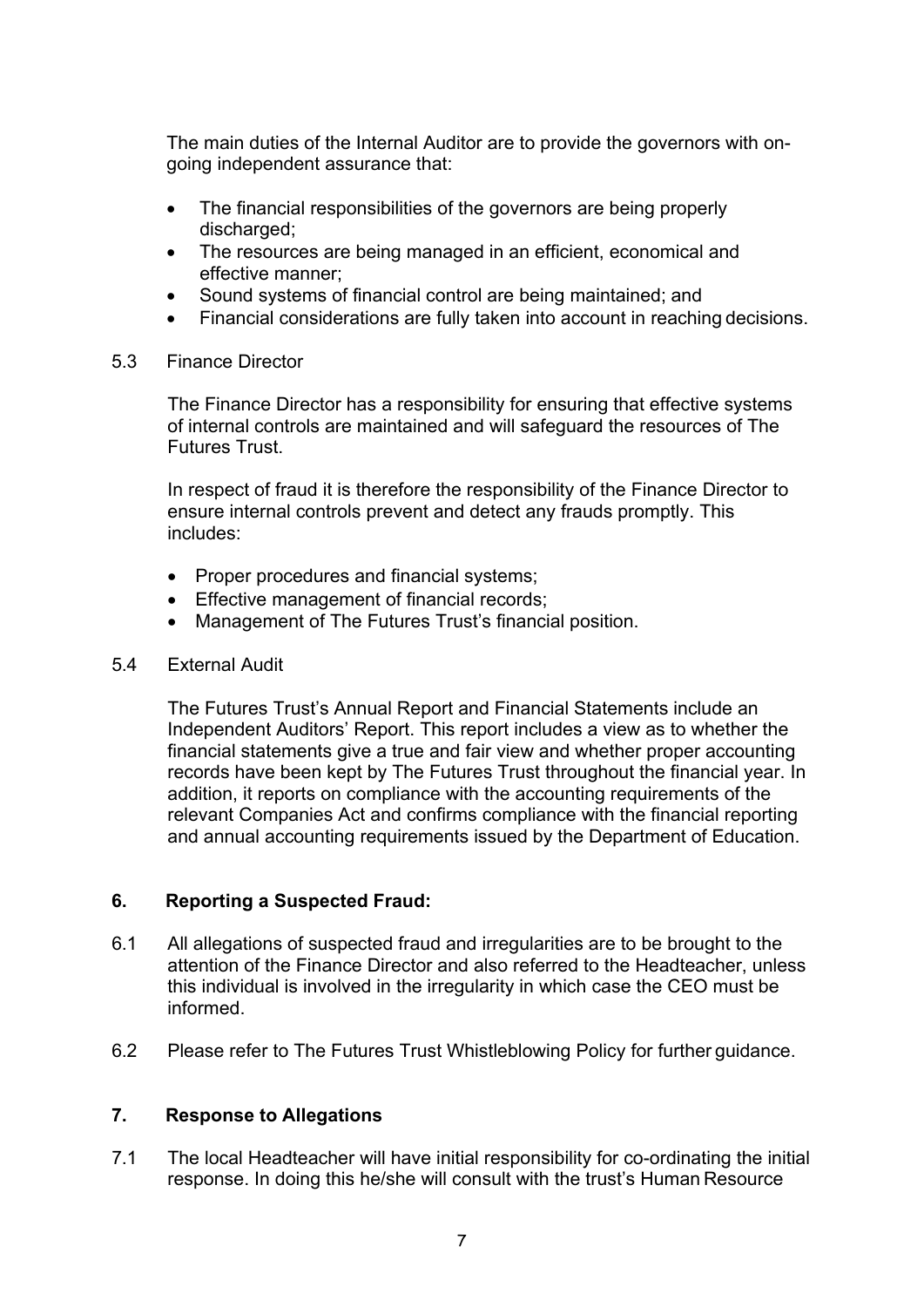advisors regarding potential employment issues. The local Headteacher will inform the CEO and will also seek legal advice from The Futures Trust's solicitors on both employment and litigation issues before taking any further action.

- 7.2 The Finance Director and Headteacher will ascertain whether or not the suspicions aroused have substance. In every case, and as soon as possible after the initial investigation, they will pass the matter on to the Chair of Finance, Resources, Audit & Risk Committee. Even if there is no evidence to support the allegation, the matter must be reported.
- 7.3 The Finance, Resources, Audit & Risk Committee will undertake the management of the investigation.
	- They will, if appropriate, conduct a preliminary investigation to gather factual information and reach an initial view as to whether further action is required.
	- They will determine whether the findings, conclusions and any recommendations arising from the preliminary investigation should be reported to the Chair of the Board of Trustees.
	- If further investigations are required, they will determine whichoutside agencies should be involved (police, auditors).
- 7.4 The Headteacher is required to notify the CEO of any serious financial irregularities. This action will be taken at the first opportunity following the completion of the initial investigations and will involve keeping the Chair of the Board of Trustees fully informed between board meetings of any developments relating to serious control weaknesses, fraud or major accounting breakdowns.
- 7.5 If evidence of fraud is forthcoming then the Board of Trustees will inform the Department for Education as required by the Funding Agreement and will consider whether or not to refer the matter to the police.

#### **8. Confidentiality and Safeguards**

- 8.1 The Futures Trust recognises that the decision to report a concern can be a difficult one to make, not least because of the fear of reprisal from those responsible for the alleged malpractice. The Futures Trust will not tolerate harassment or victimisation and will do what it lawfully can to protect an individual when a concern is raised in good faith.
- 8.2 This does not mean that if the person raising the concern is already the subject of a disciplinary, redundancy or other procedure, that those procedures will be halted as a result of the concern being reported.
- 8.3 There is a need to ensure that the process is not misused. For further guidance refer to The Futures Trust HR policy.